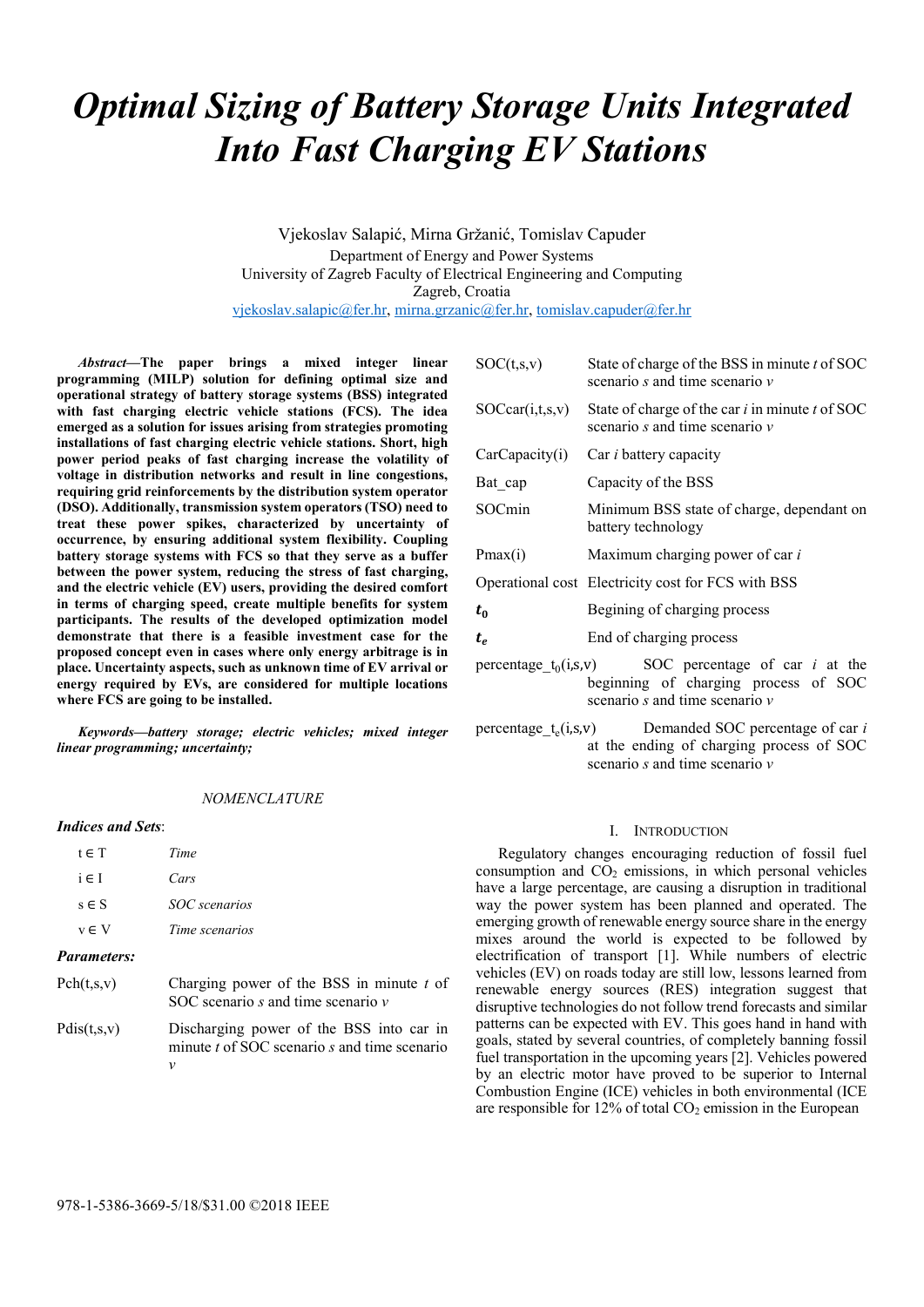Union [3]) and driving experience aspect. The main disadvantages of EVs are their energy tanks, batteries, which today are still not comparable to conventional fuel tanks. To initiate the spark of transport electrification, the focus is put on installing publicly available fast charging electric vehicle stations at locations with frequent traffic. While this might encourage wider adoption of EV by final users, charging an EV at super-fast charging stations, with power up to 120 kW, may result in disturbance to the power grid such as power unbalances, voltage drops and frequency fluctuation [4]. The unpredictability of charging timetable, combined with high power demand for fast charging, enhances above mentioned problems. On the other hand, by increasing controllability and predictability of EV arrival and charging, the entire power system benefits from a new source of flexibility [5], [6], [7], [8]. This potentially is significant, as in 2015 there were 28.000 publicly available fast charging outlets [9] with numbers growing exponentially [10]. Due to the expected increase of EV stock [11], fast charging stations network will have to significantly expand. Therefore, it is necessary to find a solution for adequate integration of fast charging stations in the electric power system.

An interesting solution, analyzed in this paper, is integrating a battery storage system within the fast charging station. The battery storage system would serve as a buffer between the distribution grid (potentially also the transmission grid) and the final user. The charging power could be controllable and therefore much lower than if there was no battery within the FCS, while charging would occur even during periods when vehicles are not connected to the station, ensuring the battery storage system has sufficient energy to fast charge the EV when required. Several papers have proposed solutions for large scale integration of FCS, focusing mostly on planning [12], optimal placement [13] or market participation of aggregated FCS [14] . Some researchers have already considered integrating BSS with FCS, however they either focus on control strategies for such systems [15], or battery technology selection [16]. The only paper that deals with BSS optimal sizing and operational strategy, to the authors knowledge, is [17]. However, the authors of [17] neglect the uncertainty of EV arrival and state-of-charge (SOC) at the FCS as well as impact of injected power which is charged by the Distribution/Transmission System Operator (DSO/TSO).

In the line with the above, the paper brings the following contributions:

- We provide a mixed integer linear programming model for dimensioning the optimal capacity of the battery storage system integrated in the FCS. The model captures operating strategy for the BSS making sure the stress on the distribution grid (and consequently on the rest of the power system) is reduced while maintaining the desirable comfort level for the EV users. The model captures uncertainties related to time of arrival and state-of-charge of EV batteries.
- We assess the profitability of investment in such a charging station (with integrated BSS) for different locations and frequency of traffic and EV charging. It needs to be recognized that the investment is based on

both energy arbitrage and power taken from the network and charged by the system operator.

The paper is organized as follows: Section II describes modelling and optimization of BSS size, Section III shows the results of several scenarios and analyzes the impact of uncertainty parameters while Section IV provides most relevant conclusions.

#### II. MODEL DESCRIPTION

#### *A. Optimization model*

To evaluate the idea of a battery storage system within FCS, an optimization model is defined with technical and economic characteristics of the charging station. The mathematical model captures physical boundaries and possibilities of the charging station as well as that of BSS and arriving EVs.

The objective of the optimization model is to minimize the operational cost of electrical energy for charging EV. This objective is used since a significant cost difference can be achieved by buying electricity during low market prices. Prices used in this model are Day Ahead (DA) prices at EPEX SPOT [18] market. Operational cost is defined as following (1):

*Operational Cost* = 
$$
\sum_{t=1}^{T} Pch(t) * DAprice(t)
$$
 (1)

To get another perspective of the economics, net present value (NPV) is calculated for each simulation (2). Calculating the NPV is an economics method of evaluating the profitability of an investment. NPV is the difference between the present value of cash inflows and the present value of cash outflows over a period of time [19]. To demonstrate the operational perspective, time step T is 1 hour for one full day, while in case of optimal decisions and NPV calculations, minimization of objective function is run over the entire year for 8760 hours.

$$
NPV = -Investment + \sum_{i=1}^{n} \frac{Cashflow_i}{(1+r)^i}
$$
 (2)

Regular fast EV charging stations have direct grid connection, therefore they are billed, by their energy supply company, with a fee for the peak demanded power. In Croatia, for peak power above 20 kW, a monthly fee of  $6E/kW$  for measured peak power has to be paid [20]. Therefore, absence of payment of this fee for integrated BSS and FCS will be included in calculating income as well as the difference between daily electricity cost for FCS with and without battery storage system.

The main outcome is the cost of investment in the battery storage. In this calculation, the battery price of 132  $\epsilon$ /kWh is used [21]. Investment is approximated to last 10 years at discount rate of 5%. It should be noted that charging and discharging patterns have impact of the lifetime of BSS, however in this paper this is not considered.

#### *B. FCS location and charging modelling*

Several scenarios for modelling operational behavior are implemented by using stochastic programming, which allows modelling of imperfect knowledge of parameters. While in this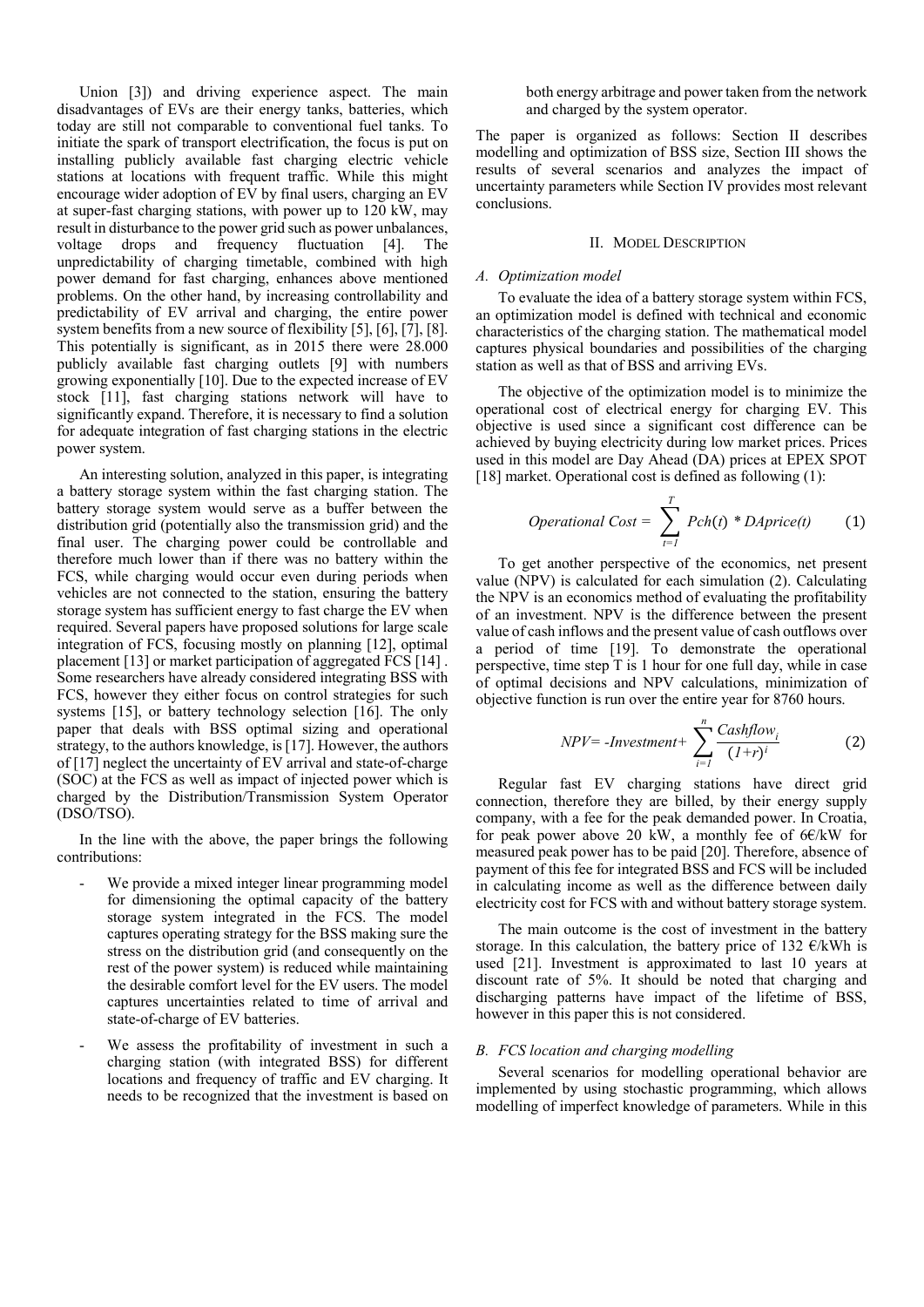paper uncertainties are defined by probability distribution of each scenario, other probability distributions could be applied as well. The proposed concept is demonstrated for three different locations since every location is characterized by different patterns and schedules of car arrivals, based on specifics of the location. For each of the locations, the following parameters are inputs to the algorithm:

- Arrival time
- Departure time
- SOC at the time of arrival
- Requested SOC at end
- Type of car

Three popular locations for an EV charging station are described below. Default schedules for each location, as well as initial and final SOC of arriving cars are presented in Table I, II and III.

Location I: Charging station along the highway

- Open 0-24h
- Minimum charging time due to customers' wish to finish the trip as soon as possible

Location II: Charging station within a shopping center

- $\bullet$  Open 07-22h
- Significantly longer charging time, 60-90 minutes, due to customers' shopping time habits

Location III: Charging station at a restaurant's parking lot

- Open 10-24h
- Rush hour for lunch time, 12-15h, and dinner time, 20-24h

TABLE I SCHEDULE OF ARRIVAL AT LOCATION I

| Vehicle | Arrival | Departure | Initial    | Final |
|---------|---------|-----------|------------|-------|
| type    | time    | time      | SOC        | SOC   |
| Tesla   | 02:00   | 02:45     | 35%        | 80%   |
| BMW     | 04:00   | 04:30     | 20%        | 55%   |
| VW      | 06:00   | 06:45     | 10%        | 85%   |
| Tesla   | 07:30   | 08:15     | 10%        | 65%   |
| Nissan  | 09:00   | 09:30     | 30%        | 70%   |
| Tesla   | 10:00   | 10:30     | 30%        | 65%   |
| VW      | 12:30   | 13:00     | 40%        | 85%   |
| BMW     | 13:00   | 14:00     | 5%         | 95%   |
| Tesla   | 15:30   | 16:15     | 20%        | 75%   |
| Nissan  | 16:15   | 17:00     | <b>20%</b> | 80%   |
| BMW     | 18:00   | 19:00     | 10%        | 80%   |
| Nissan  | 19:00   | 20:00     | 25%        | 90%   |
| VW      | 20:00   | 20:30     | 45%        | 80%   |
| Tesla   | 21:30   | 22:00     | 20%        | 60%   |

TABLE II SCHEDULE OF ARRIVAL AT LOCATION II

| Vehicle<br>type | Arrival<br>time | Departure<br>time | Initial<br><b>SOC</b> | Final<br><b>SOC</b> |
|-----------------|-----------------|-------------------|-----------------------|---------------------|
| VW              | 07:00           | 08:00             | 15%                   | 90%                 |
| Tesla           | 08:00           | 08:30             | 65%                   | 85%                 |
| Nissan          | 09:30           | 10:30             | 30%                   | 85%                 |
| Nissan          | 10:30           | 11:30             | 50%                   | 90%                 |
| Tesla           | 12:00           | 13:30             | $5\%$                 | 95%                 |
| <b>BMW</b>      | 14:30           | 15:30             | 40%                   | 90%                 |
| VW              | 15:30           | 16.30             | 40%                   | 80%                 |
| Tesla           | 17:00           | 18:00             | 50%                   | 90%                 |
| Nissan          | 18:00           | 19:30             | 20%                   | 95%                 |
| VW              | 20:30           | 21:30             | 25%                   | 80%                 |
| Tesla           | 21:30           | 22:00             | 45%                   | 65%                 |

TABLE III SCHEDULE OF ARRIVAL AT LOCATION III

| Vehicle<br>type | Arrival<br>time | Departure<br>time | Initial SOC | Final<br><b>SOC</b> |
|-----------------|-----------------|-------------------|-------------|---------------------|
| <b>BMW</b>      | 10:00           | 10:30             | 25%         | 60%                 |
| Nissan          | 10:30           | 11:00             | 40%         | 70%                 |
| Tesla           | 12:00           | 12:45             | 40%         | 80%                 |
| Nissan          | 12:45           | 14:00             | 25%         | 90%                 |
| Tesla           | 14:00           | 15:00             | 55%         | 95%                 |
| <b>BMW</b>      | 17:00           | 18:00             | 55%         | 90%                 |
| <b>BMW</b>      | 19:15           | 20:00             | 20%         | 50%                 |
| Tesla           | 20:00           | 21:00             | 65%         | 95%                 |
| VW              | 21:00           | 22:00             | 30%         | 75%                 |
| VW              | 22:00           | 23:00             | 45%         | 95%                 |
| Nissan          | 23:00           | 24:00             | 10%         | 80%                 |

Times of arrival and departure, as well as the initial SOC of the car battery are modelled as uncertain parameters. For example, in case of SOC, the parameters will deviate from the default values for a randomly defined value within limits. For time of arrival and departure these limits are defined as  $\pm 15$ minutes while initial SOC can vary up to  $\pm$  28%. There are total of 16 different scenarios and each scenario is equally probable.

Four different car models are used in this model, technical details are listed in Table IV: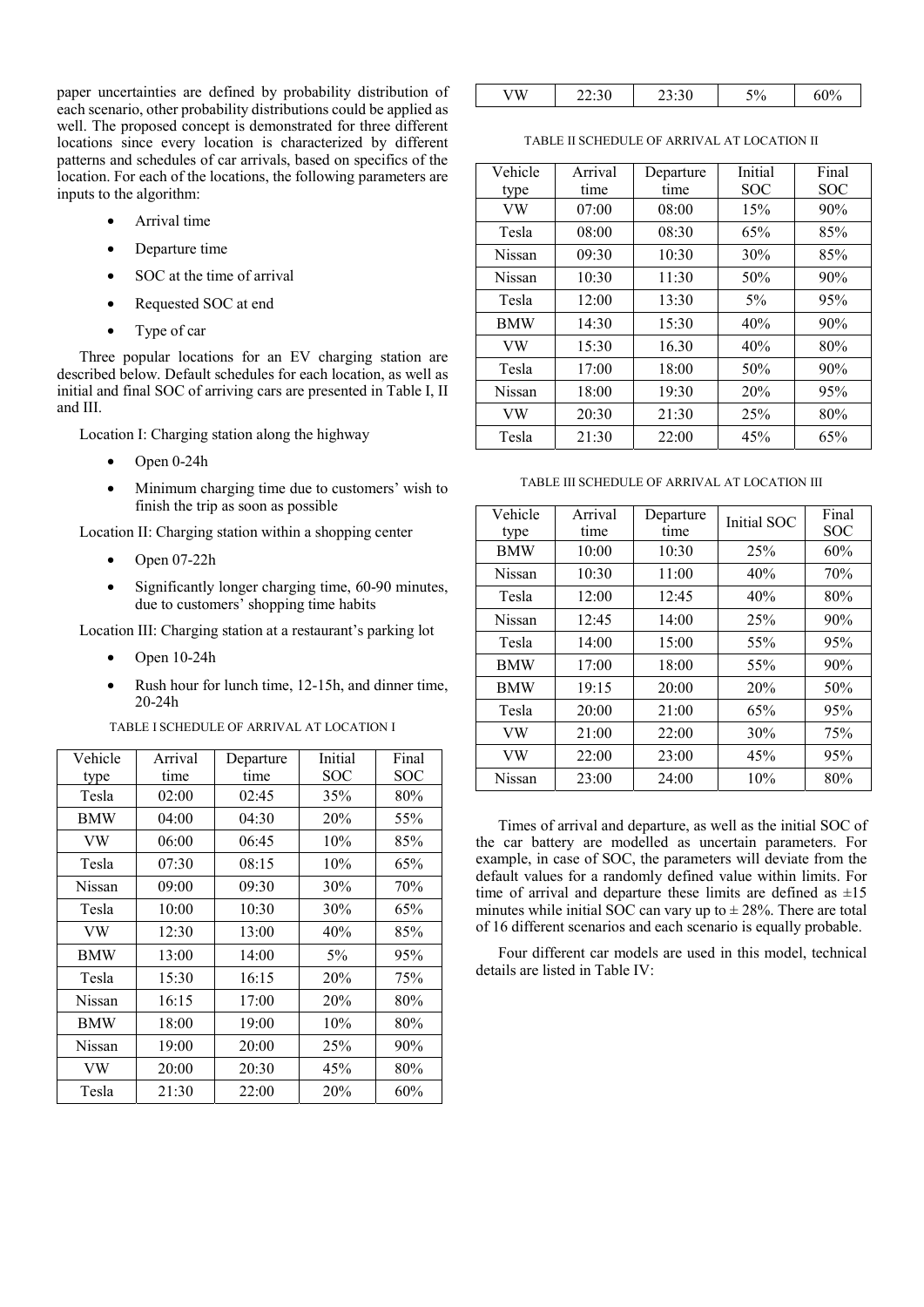TABLE IV CAR SPECIFICATIONS

| <b>Model</b>       | <b>Battery capacity</b><br>[kWh] | <b>Maximum</b><br>charging<br>power [kW] |
|--------------------|----------------------------------|------------------------------------------|
| Tesla model S P85D | 85                               | 120                                      |
| Volkswagen E-Golf  | 35.8                             | 50                                       |
| Nissan Leaf        | 30                               | 50                                       |
| BMW i3             | 33                               | 50                                       |

For each car there is a different charging curve (3-6) that is approximated using available data [22], [23], [24], [25].

## **Tesla model S:**

$$
Pdis(t) = -1062 * \frac{SOCcar(Tesla, t)}{CarCapacity(Tesla)} + Pmax(Tesla)
$$
 (3)

## **Volkswagen E-Golf**

$$
Pdis(t) = -250 * \frac{SOCcar(VW,t)}{CarCapacity(VW)} + Pmax(VW)
$$
 (4)

**Nissan Leaf** 

$$
Pdis(t) = -420 * \frac{SOCcar(Nissan,t)}{CarCapacity(Nissan)} + Pmax(Nissan)
$$
 (5)

**BMW i3** 

$$
Pdis(t) = -305 * \frac{SOCcar(BMW,t)}{CarCapacity(BMW)} + Pmax(BMW)
$$
 (6)

## *C. FCS and battery modelling*

BSS, within the charging station, is charged from the grid with power up to 19 kW in order to avoid additional costs for power and to reduce previously elaborated negative impacts on the distribution grid (7):

$$
0 \; kW \le Pch(t, s, v) \le 19 \; kW \tag{7}
$$

The charging station is designed for fast charging with maximal output up to 120 kW, meaning the end-user, in this case the EV, can be charged with 120 kW from the BSS of FCS (8):

$$
0 \, kW \le P \, dis(t, s, v) \le 120 \, kW \tag{8}
$$

The state of charge of the BSS can be from SOCmin to battery capacity (9):

$$
SOCmin \leq SOC(t,s,v) \leq Bat \ cap
$$
 (9)

BSS state of charge is defined as (10):

$$
SOC(t,s,v)=SOC(t-1,s,v)+Pch(t,s,v)-Pdis(t,s,v) \qquad (10)
$$

SOC of car *i* in time *t* is defined as SOC of the same car *i* in time *t*-*l* plus charging of the car at that moment (11):

$$
SOCcar(i,t,s,v) = SOCcar(i,t-1,s,v) + Pdis(t,s,v) \qquad (11)
$$

At the beginning of charging a vehicle, its SOC is defined as in (12):

 $SOCcar(i,t_0,s,v) = percentage t_0(i,s,v)* CarCapacity(i)$  (12)

Every vehicle must be charged to its demanded value (13):

$$
SOCcar(i, t_e, s, v) = percentage_t_e(i, s, v)^* CarCapacity(i)
$$
 (13)

Initial conditions at the beginning of the day are given with (14) and (15):

$$
SOC(0, s, v) = 0 \tag{14}
$$

$$
Pch(0,s,v) = 0 \tag{15}
$$

## III. RESULTS

## *A. Optimization results*

Optimization results for each location are presented in Table V. Presented data shows operational cost of a single FCS with battery system and without battery system, lowest operational cost, battery size, maximum car charging power for given schedules and scenarios and minimum battery capacity, which is the minimum capacity required to meet all charging demands stated in schedules of arrivals in Tables I, II and III, including all possible uncertainty scenarios, with respect to defined constraints in Section II C.

TABLE V SIMULATION RESULTS

|                                                                                   | <b>Location I</b> | <b>Location II</b> | <b>Location III</b> |
|-----------------------------------------------------------------------------------|-------------------|--------------------|---------------------|
| <b>Operational cost</b><br>E/year                                                 | 4993.20           | 3080.6             | 2062.25             |
| <b>Operational cost</b><br>without BS $\left[\frac{\epsilon}{\text{year}}\right]$ | 5504.20           | 4263.2             | 3062.35             |
| <b>Battery capacity</b><br>[kWh]                                                  | 76.58             | 133.00             | 133.00              |
| <b>Maximum</b><br>charging power<br>[kW]                                          | 109.4             | 114.7              | 84.7                |
| <b>Minimum battery</b><br>capacity [kWh]                                          | 39.50             | 48.00              | 30.50               |

Figure 1 presents battery charge (power from the distribution grid) and discharge power (power charging the EV), while Figure 2 presents SOC of battery and prices of electricity during a single day for one selected scenario in Location I.

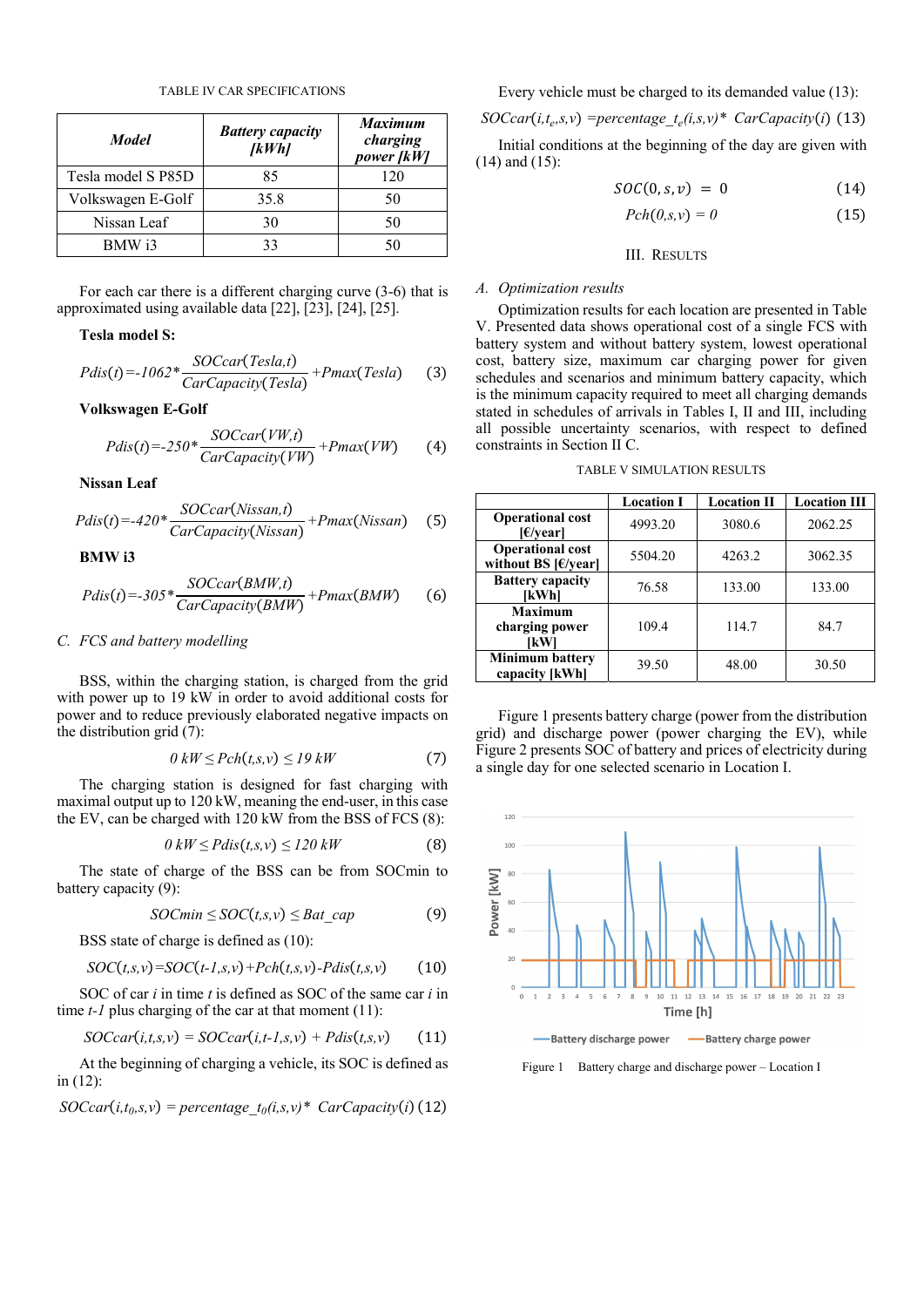

As seen in Figures 1 and 2, battery was charged with maximum power during most hours of the day, trying to avoid

periods of electricity peak prices. In case when only minimization of operational cost is considered as the objective function, without the investment cost of BSS, battery capacities are notably higher, up to 133 kWh. Batteries of these size cost a lot of money, but are not necessary to fulfill all EV charging demands during the day. To compare profits, simulations with the same objective as stated in (1), but including investment aspects are shown in the next subsection.

## *B. Optimal battery size considering investments*

For each location six simulations are made. The starting size is the minimum capacity, as shown in Table 5 and explained in the previous paragraph, analyzing additional battery sizes in steps of 20 kWh capacity, namely: 55, 75, 95, 115 and 135 kWh. The results of minimum operational cost optimization are shown in Figure 3. Net present values are graphically presented in Figure 4. Higher battery capacity results in lower operational cost, since the potential to buy electricity during non-peak hours is greater with larger battery. On the other hand, batteries with larger capacity result in lower NPV. Highest NPV for all 3 locations is with the minimal battery capacity as shown in Figure 4.



## *C. Payback period*

Another procedure used for economic evaluation is discounted payback period (DPP), giving insight into number of years for the discounted future cash flows to break even with initial investment. It is interesting to notice in Figure 5, where DPP for all observed locations and battery capacities are

presented, that the minimum size battery storage has a short payback period (under one year) for all analyzed scenarios.



## *D. Look into the future*

Battery prices are expected to fall to 60€/kWh by 2030, according to [21]. It can also be assumed that EV stock will significantly increase and consequentially the usage of FCS will increase. Additional simulations to estimate fast charging in 2030 are made, with previously mentioned battery prices and 50% increase in number of EV served during a single day. It should be mentioned that an approximation was done here, taking same electricity prices as they are today (same as in previous simulations). Forecasting future market prices is outside of the scope of this paper.

FCS at Location I could not fulfill all the demands. Due to the BSS charging power limit to 19 kW, the FCS can daily deliver maximum 456 kWh of energy (which is equal to the product off BSS charging power limit and 24 hours). An increase of 50% in Location I means that total energy demand is higher than maximum possible.



Figure 5 Discounted payback period

TABLE VI SIMULATION RESULTS FOR 2030

|                                                                           | <b>Location I</b> | <b>Location II</b> | <b>Location III</b> |
|---------------------------------------------------------------------------|-------------------|--------------------|---------------------|
| <b>Operational cost</b><br>E/year                                         |                   | 4901.95            | 3106.15             |
| <b>Operational cost</b><br>without BS $\left[\frac{\epsilon}{\nu}\right]$ |                   | 6007.90            | 4103.70             |
| <b>Battery capacity</b><br>IkWhl                                          |                   | 133.00             | 133.00              |
| <b>Minimum battery</b><br>capacity [kWh]                                  |                   | 87.40              | 50.50               |
| Net present value<br><b>EUR</b>                                           |                   | 67276              | 66430               |